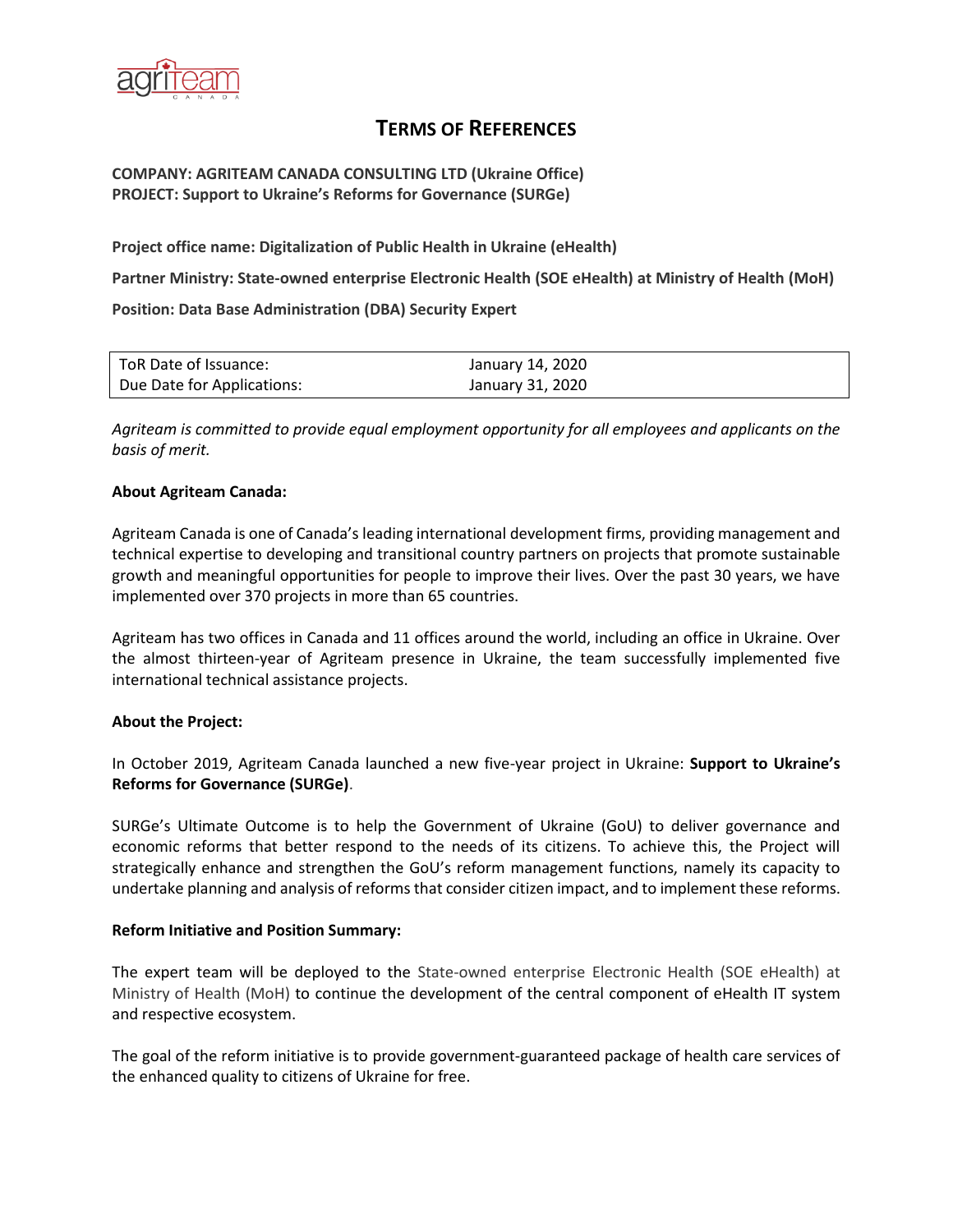

For this reform, SURGe Project is looking for а **DBA Security Expert** who will be responsible for audit of internal procedures related to grant access for Medical Information Systems (MIS) to eHealth Central Data Base (CDB), improving procedures and tools for granting and managing access, building a security system for the database management system (DBMS).

The expert will be based in Kyiv and will be reporting to **Team Lead**.

# **Level of Effort:** Full time, Monday-Friday.

The duration of the contract is till June 2020 with a possibility of extensions (subject to additional approvals and results achieved during the previous contract).

For contracting (after the job offer is made), the selected candidate should be able to get registered as a Private Entrepreneur of the 3d group (consultancy services).

## **Indicative Duties and Responsibilities (scope of work):**

- 1. Preparation and conducting of DBMS security audit.
- 2. Preparing reports and instructions to eliminate deficiencies identified during the DBMS security audit.
- 3. Conducting consultations and recommendations to SOE representatives on the development of DBMS security policies.
- 4. Consulting on DBMS failover, database backup / restore.
- 5. Conducting audit of the internal procedures related to granting access of MIS to eHealth Central Data Base (CDB).
- 6. Providing guidance on improving procedures and tools for granting and managing access to eHealth CDB.

## **Preferred Qualifications and Skills:**

- 1. Higher education.
- 2. Experience in building high load and fault tolerant systems.
- 3. Experience in setting up a complete database maintenance with logіn storage on external resources.
- 4. Experience working with modules that are responsible for encryption and cryptography.
- 5. Experience in setting up database replication.
- 6. Knowledge of database queries, theory and design.
- 7. Knowledge about the RDBMS itself, e.g. Microsoft SQL Server or MySQL.
- 8. Knowledge of structured query language (SQL), e.g. SQL/PSM or Transact-SQL.
- 9. Understanding of distributed computing architectures, e.g. Client–server model.
- 10. Understanding of storage technologies and networking.
- 11. Understanding of routine maintenance, recovery, and handling failover of a database.
- 12. Desirable: experience setting up sms, email gateways.